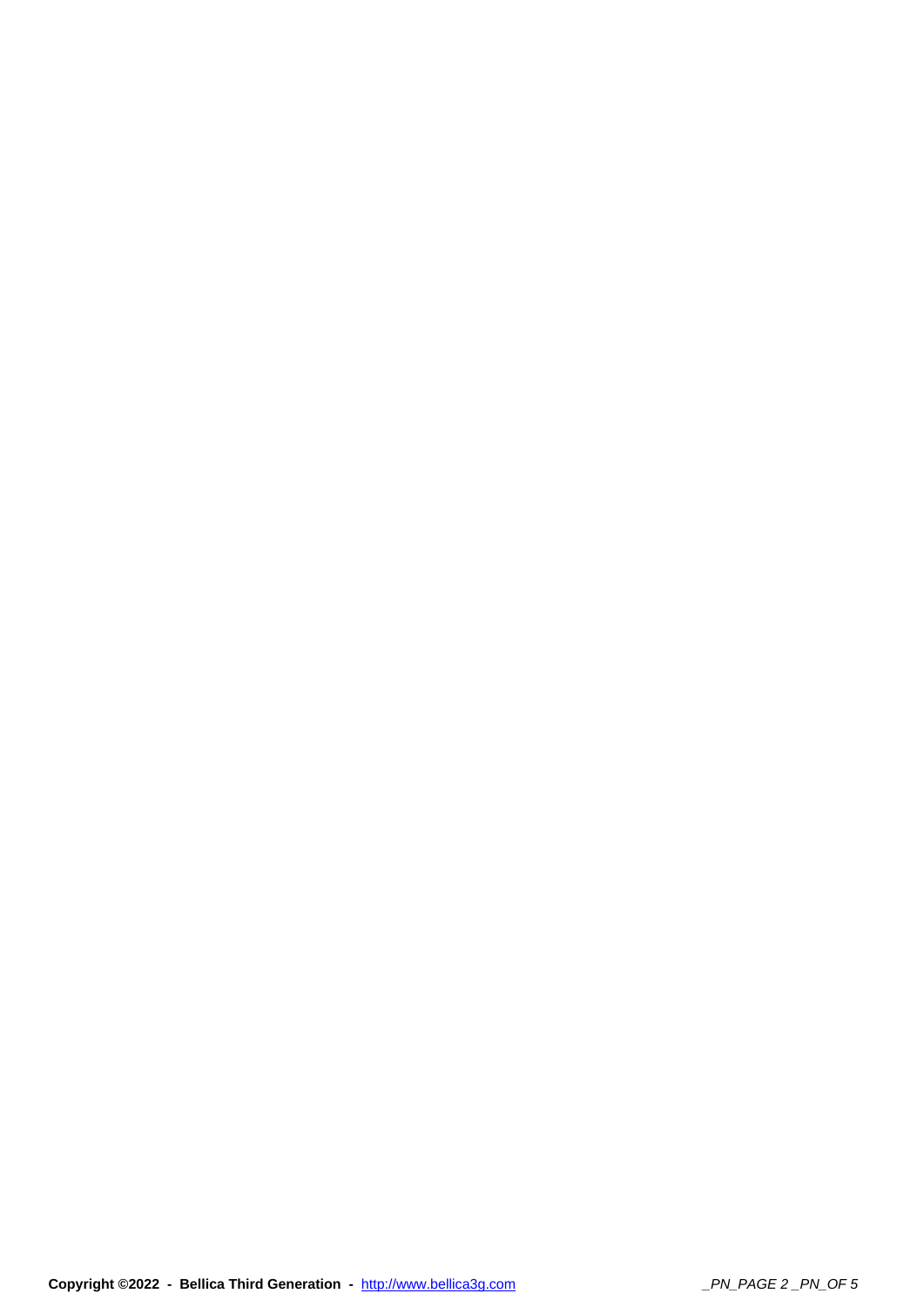

**Mediterranean Empires 49.50 €** 

Build your Empire. Conquer and expand. Defend your realm to become a dominant power in the Ancient Mediterranean Sea. Strategy card-driven game for 2 up to 8 players. [Product Details...]



"Punic Island― is the third volume in the Campaign Commander series and simulates the campaign for Sicily and North Africa during the First Punic War. The system takes away from Second World War and goes to Ancients. In 264 Roma was summoned to Messina by [Product Details...]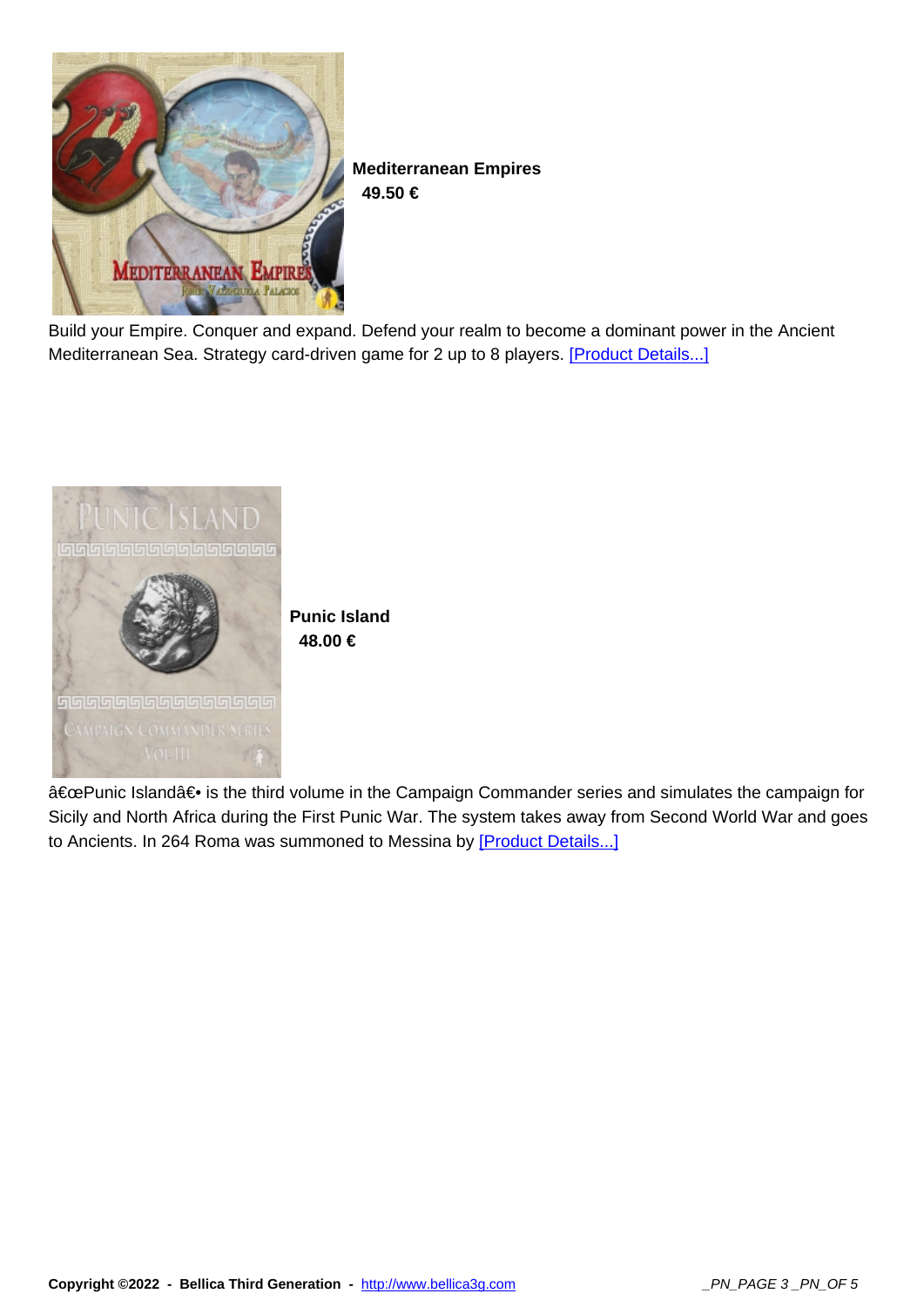

**Roads to Stalingrad 48.00 €** 

Campaign Commander Volume I: Roads to Stalingrad. [Product Details...]



**Santa Cruz 1797 35.00 €** 

Madrugada 25 de julio de 1797â€l Una escuadra de Su Majestad BritÂjnica al mando del Lord Almirante Horatio Nelson se dispuso a asaltar las fortificaciones de Santa Cruz de Tenerife. La lucha serÃ-a desesperada y las primeras luces del dÃ-a encontrarÃ-an a I [Product Details...]



**Tomb for an Empire 65.00 €** 

Age of Musket Volume I: Tomb for an Empire. [Product Details...]